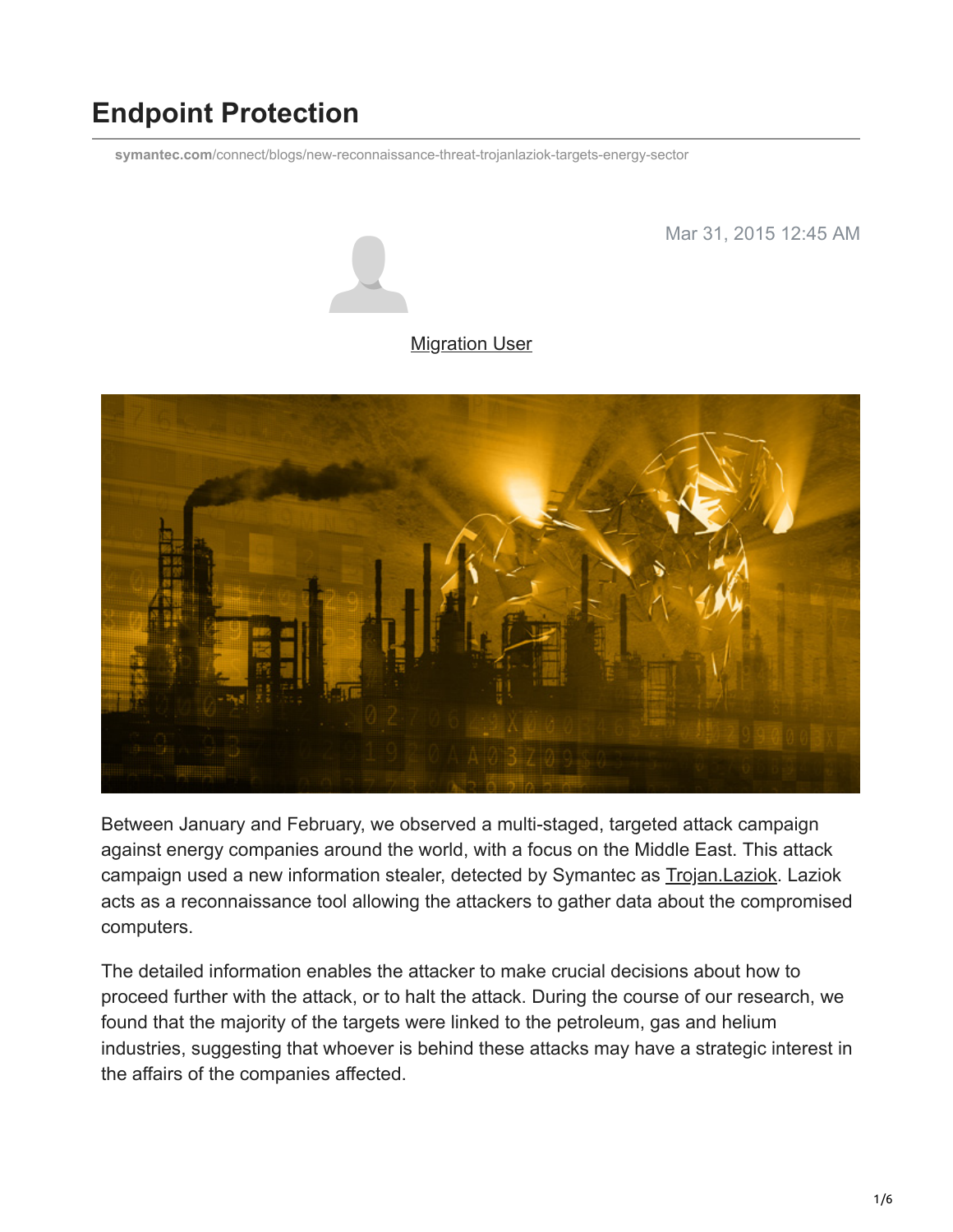

*Figure 1. Regions targeted by Trojan.Laziok*

# **How it begins**

The initial infection vector involves the use of spam emails coming from the moneytrans[.]eu domain, which acts as an open relay Simple Mail Transfer Protocol (SMTP) server. These [emails include a malicious attachment packed with an exploit for the Microsoft Windows](http://www.securityfocus.com/bid/52911) Common Controls ActiveX Control Remote Code Execution Vulnerability (CVE-2012-0158). This vulnerability has been exploited in many different attack campaigns in the past, such as [Red October](https://community.broadcom.com/symantecenterprise/viewdocument?DocumentKey=be39a836-d60e-40df-a975-4cdfa2a9a716&CommunityKey=1ecf5f55-9545-44d6-b0f4-4e4a7f5f5e68&tab=librarydocuments). Symantec and Norton products had protection in place against these [exploits at the time of the targeted attack as Bloodhound.Exploit.457 and Web Attack:](http://www.symantec.com/security_response/attacksignatures/detail.jsp?asid=25656) Microsoft Common Controls CVE-2012-0158.

If the user opens the email attachment, which is typically an Excel file, then the exploit code is executed. If the exploit succeeds, it drops Trojan.Laziok, kicking off the infection process.

# **Infection**

The Trojan hides itself in the %SystemDrive%\Documents and Settings\All Users\Application Data\System\Oracle directory, making new folders and renaming itself with well-known file names such as: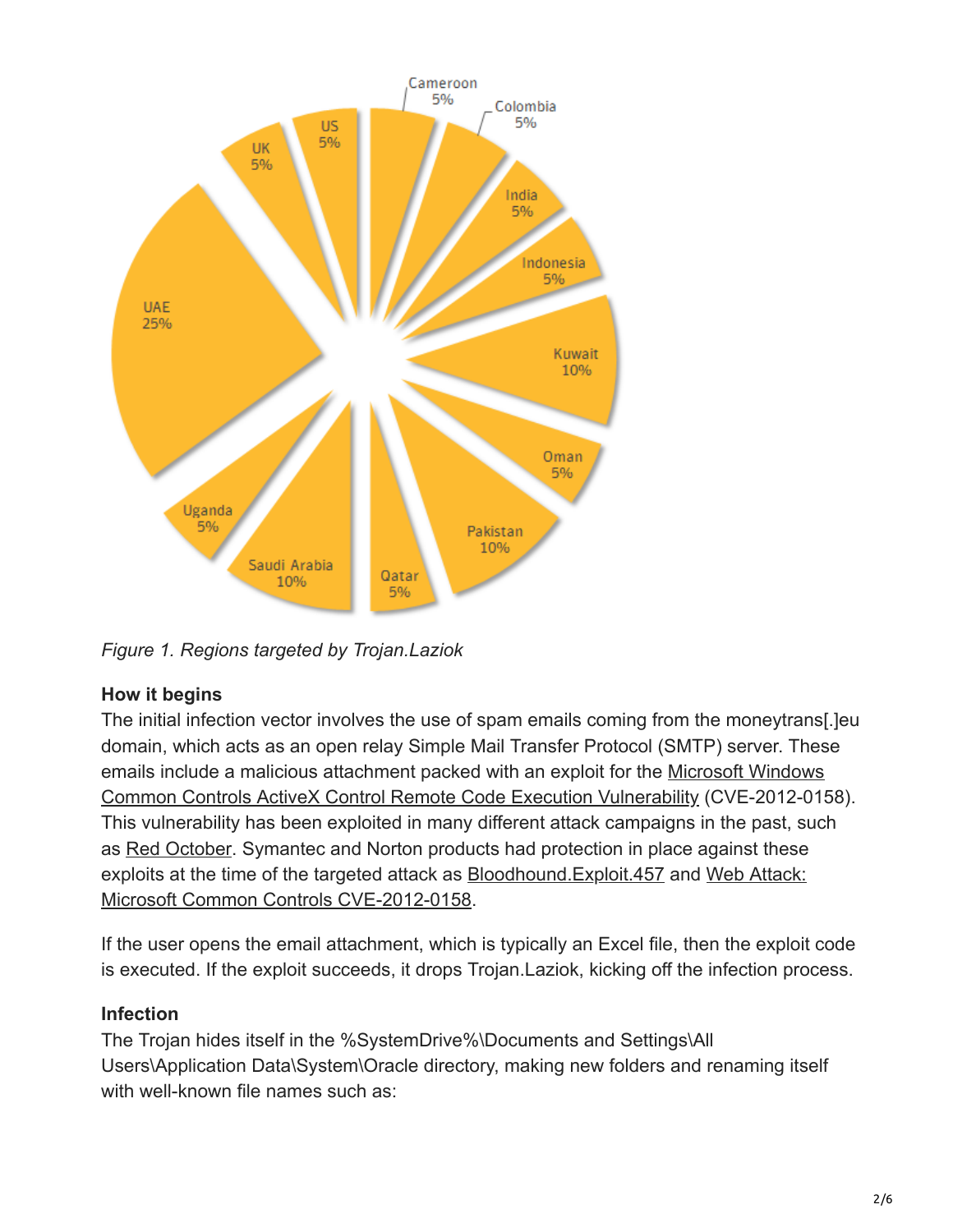- %SystemDrive%\Documents and Settings\All Users\Application Data\System\Oracle\azioklmpx\search.exe
- %SystemDrive%\Documents and Settings\All Users\Application Data\System\Oracle\azioklmpx\ati.exe
- %SystemDrive%\Documents and Settings\All Users\Application Data\System\Oracle\azioklmpx\lsass.exe
- %SystemDrive%\Documents and Settings\All Users\Application Data\System\Oracle\azioklmpx\smss.exe
- %SystemDrive%\Documents and Settings\All Users\Application Data\System\Oracle\azioklmpx\admin.exe
- %SystemDrive%\Documents and Settings\All Users\Application Data\System\Oracle\azioklmpx\key.exe
- %SystemDrive%\Documents and Settings\All Users\Application Data\System\Oracle\azioklmpx\taskmgr.exe
- %SystemDrive%\Documents and Settings\All Users\Application Data\System\Oracle\azioklmpx\chrome.exe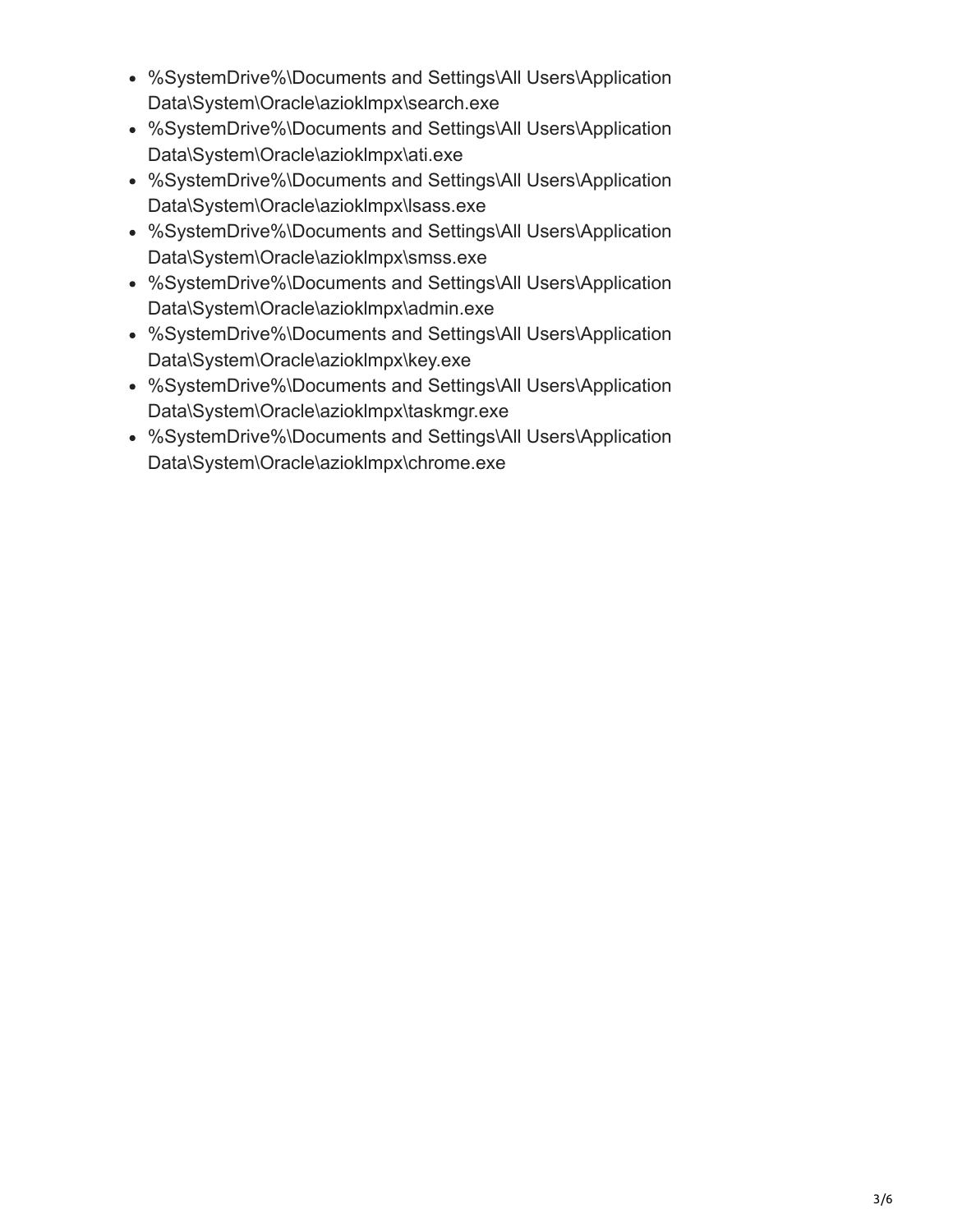# **TROJAN.LAZIOK INFECTION CHAIN**

# TROJAN.LAZIOK USED IN TARGETED ATTACKS AGAINST ENERGY SECTOR WITH A FOCUS ON THE MIDDLE EAST



*Figure 2. Overview of the Trojan.Laziok attack*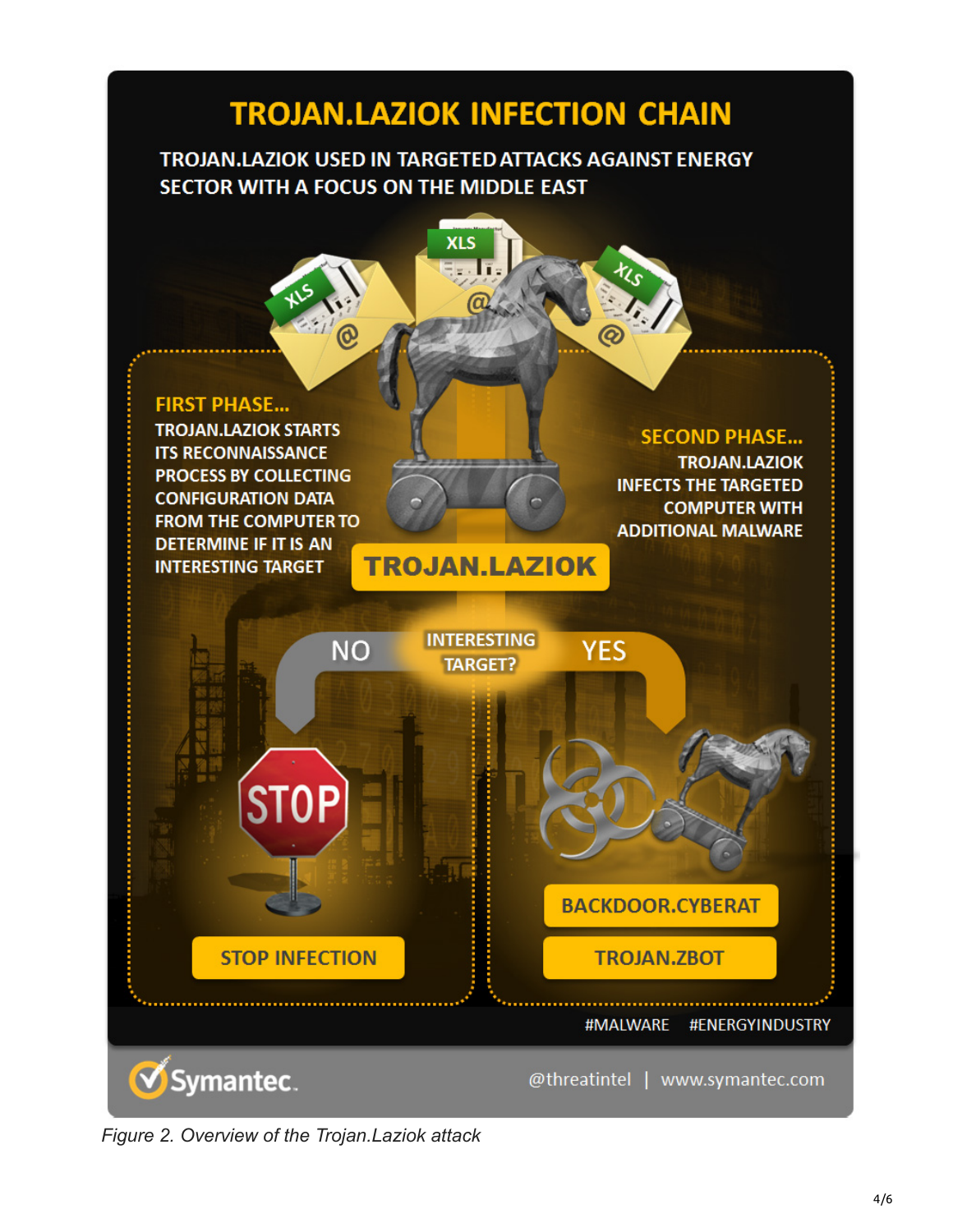Trojan.Laziok then begins its reconnaissance process by collecting system configuration data such as:

- Computer name
- Installed software
- RAM size
- Hard disk size
- GPU details
- CPU details
- Antivirus software

The collected information is then sent to the attackers. Once the attackers received the system configuration data, including details of any installed antivirus software, they then infect the computer with additional malware. In this campaign, the attackers distributed customized copies of **Backdoor.Cyberat** and **Trojan. Zbot** which are specifically tailored for the compromised computer's profile. We observed that the threats were downloaded from a few servers operating in the US, UK, and Bulgaria.

The group behind the attack does not seem to be particularly advanced, as they exploited an old vulnerability and used their attack to distribute well-known threats that are available in the underground market. However, many people still fail to apply patches for vulnerabilities that are several years old, leaving themselves open to attacks of this kind. From the attacker's perspective, they don't always need to have the latest tools at their disposal to succeed. All they need is a bit of help from the user and a lapse in security operations through the failure to patch.

# **Protection and prevention**

Symantec and Norton products have the following protections against this campaign:

# **Antivirus**

#### **Intrusion prevention system**

#### **Gateway protection**

- Trojan.Mdropper
- Our antispam technology detects the emails through generic Brightmail Rules.

#### **Best practices**

Users should also adhere to the following best practices to avoid malware infections through spam campaigns:

- Avoid clicking on links in unsolicited, unexpected, or suspicious emails.
- Avoid opening attachments in unsolicited, unexpected, or suspicious emails.